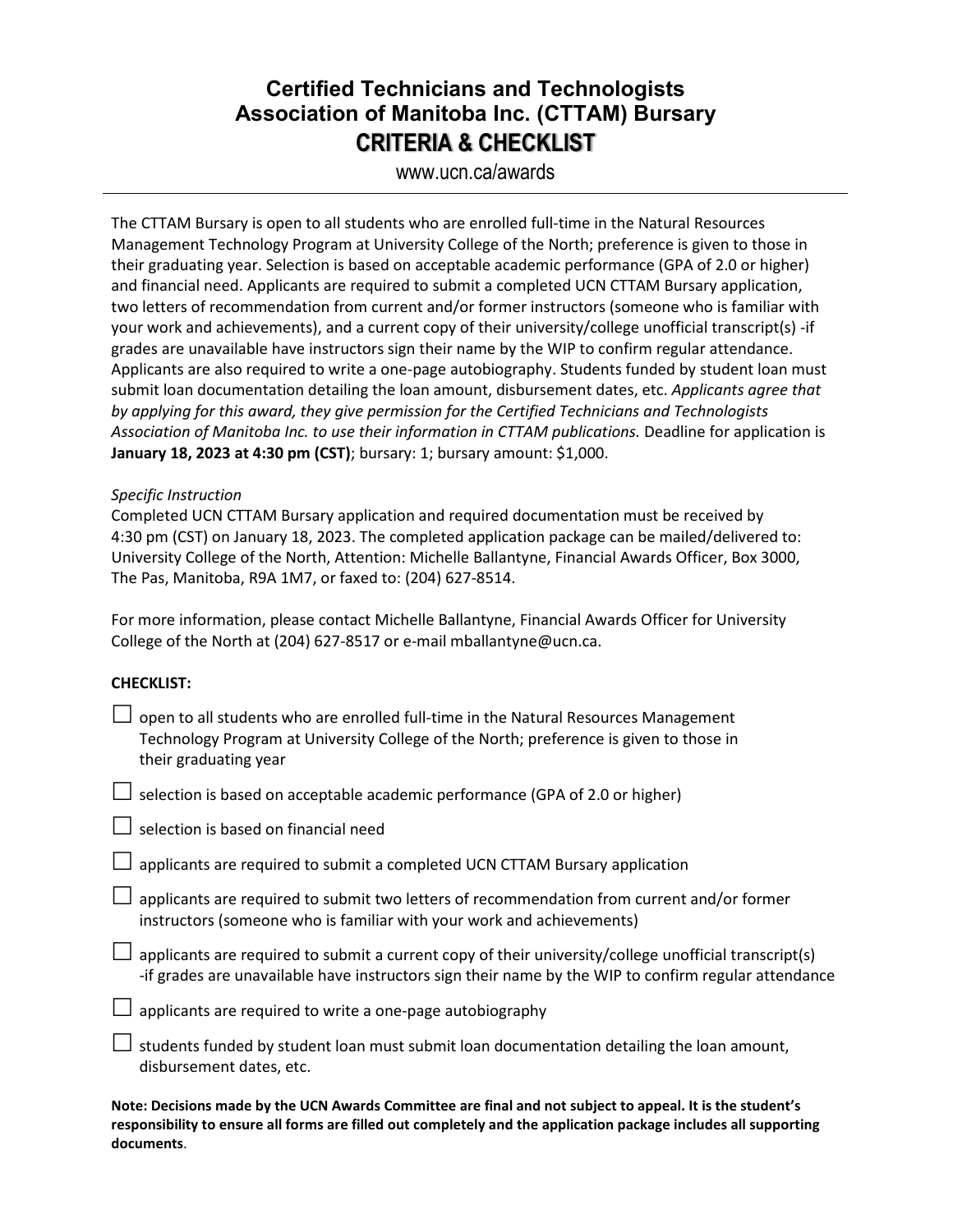

**The Pas Campus & Regional Education and Training Centre Students**

Michelle Ballantyne, Financial Awards Officer Box 3000, The Pas, Manitoba, R9A 1M7 Phone: (204) 627-8517 Fax: (204) 627-8514 Toll-free: 1-866-627-8500 Extension: 8517

**Thompson Campus Students**

Emerald McKay, Learners' Assistance Centre Coordinator 55 UCN Drive, Thompson, Manitoba, R8N 1L7 Phone: (204) 677-6402 Fax: (204) 677-6416 Toll-free: 1-866-677-6450 Extension: 6402

# **Award, Bursary & Scholarship Application**

| -PRINT ALL INFORMATION IN BLACK INK ONLY-                                                                                                                |         | APPLICATION AVAILABLE IN ANOTHER FORMAT UPON REQUEST. |                               |         |                                                                        |                                                                                    |  |
|----------------------------------------------------------------------------------------------------------------------------------------------------------|---------|-------------------------------------------------------|-------------------------------|---------|------------------------------------------------------------------------|------------------------------------------------------------------------------------|--|
| Name of award applying for:                                                                                                                              |         |                                                       | Date: (yyyy/mm/dd)            |         |                                                                        |                                                                                    |  |
| <b>CTTAM Bursary</b>                                                                                                                                     |         |                                                       |                               |         |                                                                        |                                                                                    |  |
| PERSONAL INFORMATION                                                                                                                                     |         |                                                       |                               |         |                                                                        |                                                                                    |  |
| Student number:                                                                                                                                          |         |                                                       | Social insurance number:      |         |                                                                        |                                                                                    |  |
|                                                                                                                                                          |         |                                                       |                               |         |                                                                        |                                                                                    |  |
| First name:                                                                                                                                              |         |                                                       | Last name:                    |         |                                                                        |                                                                                    |  |
|                                                                                                                                                          |         |                                                       |                               |         |                                                                        |                                                                                    |  |
| Date of birth: (yyyy/mm/dd)                                                                                                                              | Gender: |                                                       | Marital status:               |         |                                                                        |                                                                                    |  |
|                                                                                                                                                          |         |                                                       |                               |         |                                                                        | $\Box$ Single $\Box$ Married $\Box$ Common-law $\Box$ Separated, divorced, widowed |  |
| Permanent mailing address:                                                                                                                               |         |                                                       |                               |         |                                                                        |                                                                                    |  |
|                                                                                                                                                          |         |                                                       |                               |         |                                                                        |                                                                                    |  |
| City:                                                                                                                                                    |         | Province:                                             |                               |         |                                                                        | Postal code:                                                                       |  |
|                                                                                                                                                          |         |                                                       |                               |         |                                                                        |                                                                                    |  |
| Phone:                                                                                                                                                   |         |                                                       |                               | E-mail: |                                                                        |                                                                                    |  |
| $(H)$ (<br>$(C)$ (                                                                                                                                       | $(W)$ ( |                                                       |                               |         |                                                                        |                                                                                    |  |
| <b>EDUCATIONAL BACKGROUND</b>                                                                                                                            |         |                                                       |                               |         |                                                                        |                                                                                    |  |
| University/college program of study:                                                                                                                     |         |                                                       | Term:                         |         | Enrolled in:                                                           |                                                                                    |  |
|                                                                                                                                                          |         |                                                       |                               |         |                                                                        | $\Box$ Full-time studies $\Box$ Part-time studies                                  |  |
| Program length: (e.g. year 2 of 4 year program)                                                                                                          |         |                                                       | Are you graduating this year? |         |                                                                        |                                                                                    |  |
|                                                                                                                                                          |         | $\Box$ Yes $\Box$ No                                  |                               |         |                                                                        |                                                                                    |  |
| confirm regular attendance)                                                                                                                              |         |                                                       |                               |         |                                                                        | Course-load for term:                                                              |  |
|                                                                                                                                                          |         |                                                       |                               |         |                                                                        | $\%$                                                                               |  |
| <b>FAMILY INFORMATION</b>                                                                                                                                |         |                                                       |                               |         |                                                                        |                                                                                    |  |
| Number of dependents under the age of 18 residing with you:                                                                                              |         |                                                       |                               |         |                                                                        |                                                                                    |  |
| $\Box$ 1 $\Box$ 2 $\Box$ 3 $\Box$ 4 $\Box$ 5 $\Box$ 6 $\Box$ 7 $\Box$ 8 $\Box$ 9 $\Box$ 10 $\Box$ Not applicable                                         |         |                                                       |                               |         |                                                                        |                                                                                    |  |
| List ages of dependents:                                                                                                                                 |         |                                                       | Is spouse, common-law:        |         |                                                                        |                                                                                    |  |
|                                                                                                                                                          |         |                                                       |                               |         | $\Box$ Employed $\Box$ Unemployed $\Box$ Student $\Box$ Not applicable |                                                                                    |  |
| <b>FUNDING SOURCES</b>                                                                                                                                   |         |                                                       |                               |         |                                                                        |                                                                                    |  |
| How will you be financing your education? (please check those that apply)                                                                                |         |                                                       |                               |         |                                                                        |                                                                                    |  |
| □ Canada/Manitoba Student Loan/Grants/Bursaries/Scholarships/Awards (please attach proof of loan amount and loan details, e.g. disbursement dates, etc.) |         |                                                       |                               |         |                                                                        |                                                                                    |  |
| □ Manitoba Employment & Training Services □ Parent/s, Relative, Donor                                                                                    |         |                                                       |                               |         |                                                                        |                                                                                    |  |
| Band, Tribal Council, Manitoba Metis Federation (name) _________________________                                                                         |         |                                                       |                               | Other   |                                                                        |                                                                                    |  |
| Financing will be:                                                                                                                                       |         |                                                       |                               |         |                                                                        |                                                                                    |  |
| $\Box$ Full (books, tuition/fees and living allowance) $\Box$ Partial (please circle those that apply: books, tuition/fees, living allowance)            |         |                                                       |                               |         |                                                                        |                                                                                    |  |
| List funding source name(s) and percent or amount of financing for term:                                                                                 |         |                                                       |                               |         |                                                                        |                                                                                    |  |
| Source Name(s)                                                                                                                                           |         |                                                       |                               |         | Percent or Amount                                                      |                                                                                    |  |
|                                                                                                                                                          |         |                                                       |                               |         | $\frac{1}{2}$ % or \$                                                  |                                                                                    |  |
|                                                                                                                                                          |         |                                                       |                               |         | $\frac{9}{6}$ or \$                                                    |                                                                                    |  |
|                                                                                                                                                          |         |                                                       |                               |         |                                                                        |                                                                                    |  |
|                                                                                                                                                          |         |                                                       |                               |         |                                                                        |                                                                                    |  |